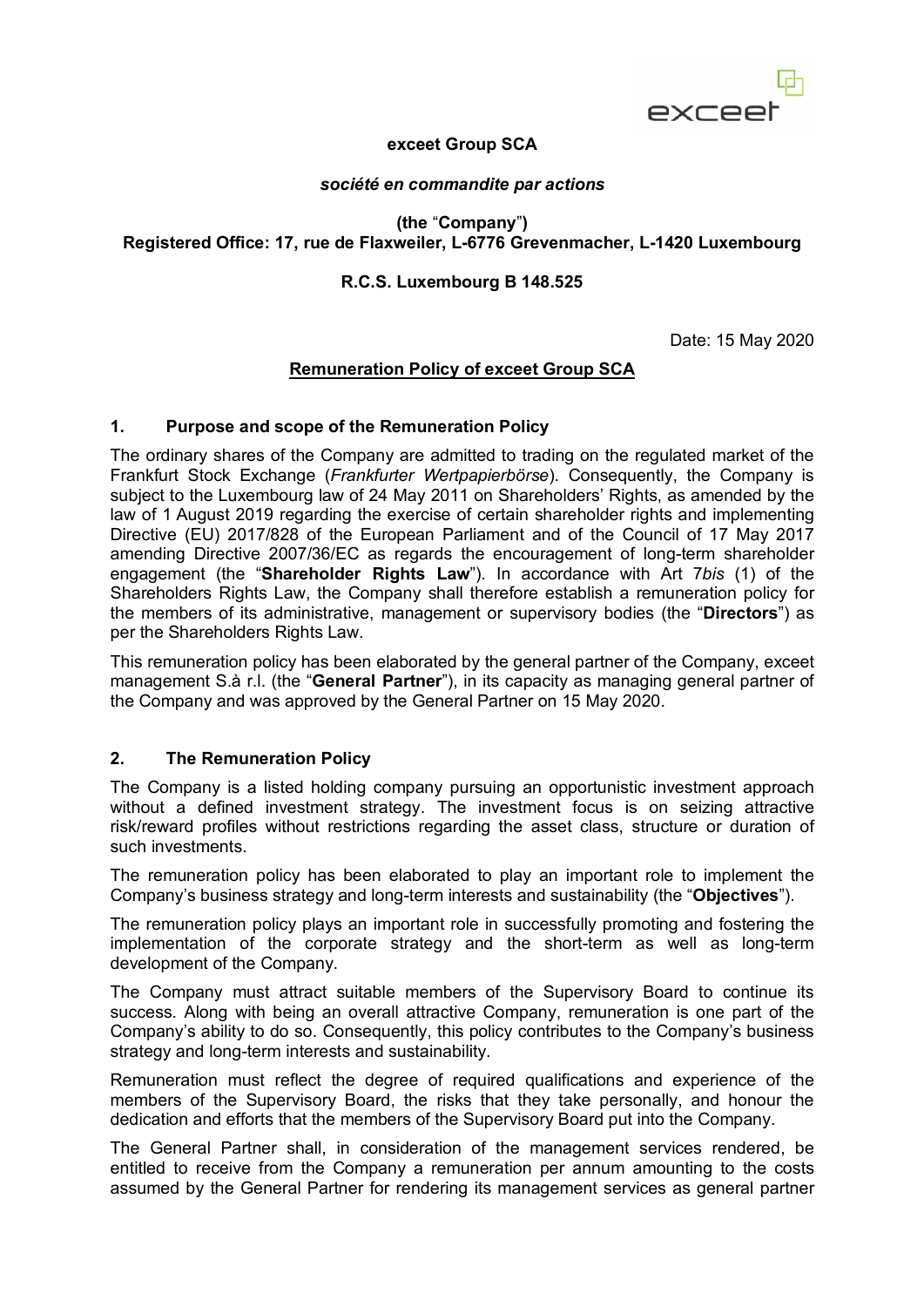

of the Company, including any reasonable related out of pocket expenses of its representatives, plus five per cent (5%). The Company expects the aggregate amount of such costs to amount to up to EUR 150,000.- per financial year.

The Company has decided to pay annually fixed remuneration on the following basis to the members of the Supervisory Board:

- Chairman of the Supervisory Board EUR 120,000.-
- Member of the Supervisory Board EUR 25,000.-
- Chairman of the Audit Committee (in addition to the Supervisory Board membership remuneration) EUR 5,000.-

No remuneration will be paid in form of shares/options to the members of the Supervisory Board/Audit Committee.

## **3. Contractual arrangements**

#### Appointment of Supervisory Board

The general meeting of shareholders shall appoint the members of the Supervisory Board, whereof one (1) shall be chosen from a list of candidates proposed by Active Ownership Investments Limited, and shall determine their number, remuneration and term of office, which may not exceed six (6) years. The members of the Supervisory Board may be reappointed. The Supervisory Board may elect one of its members as chairman.

Any member of the Supervisory Board may be removed at any time, without notice, and with or without cause by a decision of the general meeting of shareholders approved by shareholders representing more than two thirds (2/3) of the votes cast.

The Company has not entered into any contracts or arrangements with the members of the Supervisory Board stipulating for any remuneration, pension, early retirement schemes or otherwise.

#### **4. Shareholder Vote**

The present remuneration policy will be submitted to a shareholders vote at the annual general meeting of the Company to be held in June 2020, as will any material subsequent changes be submitted to the next following annual general meeting of the Company. The remuneration policy will be submitted to the shareholders at a minimum every four years.

While the vote by the shareholders at the general meeting is advisory only, the Company will pay its Directors only in accordance with a remuneration policy that has been submitted to a vote at the general meeting. If the general meeting rejects the proposed remuneration policy, the Company will submit a revised remuneration policy to a vote at the following general meeting and will continue to pay its Directors in accordance with its past practice.

## **5. Disclosure**

After the vote of the shareholders this remuneration policy together with the date and the results of the vote will be made available on the website of the Company where it will remain publicly available, free of charge, as long as it will be applicable.